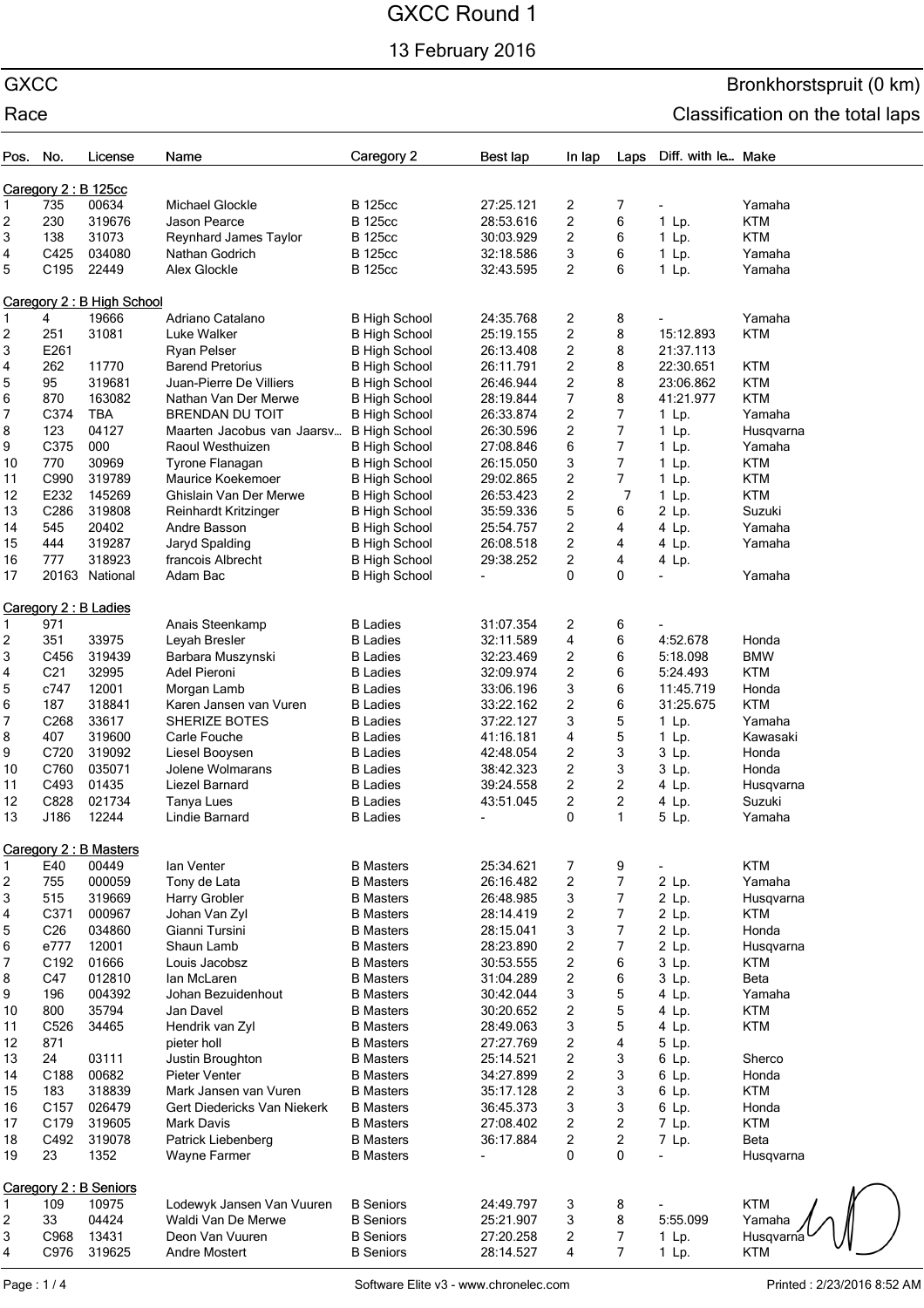13 February 2016

## GXCC Bronkhorstspruit (0 km) Race **Classification** on the total laps

| Pos. No. |                   | License                              | Name                       | Caregory 2       | Best lap  | In lap                  | Laps           | Diff. with le Make |            |
|----------|-------------------|--------------------------------------|----------------------------|------------------|-----------|-------------------------|----------------|--------------------|------------|
|          |                   |                                      |                            |                  |           |                         |                |                    |            |
|          |                   | Caregory 2: B Seniors (Continuation) |                            |                  |           |                         |                |                    |            |
| 5        | E515              | 319545                               | James Bates                | <b>B</b> Seniors | 28:14.867 | 2                       | 7              | $1$ Lp.            | Husqvarna  |
| 6        | 122               | 1877                                 | joey evan                  | <b>B</b> Seniors | 29:35.913 | $\overline{c}$          | 7              | 1 Lp.              |            |
| 7        | 811               | 100031                               | etienne van der merwe      | <b>B</b> Seniors | 26:35.434 | 2                       | 6              | 2 Lp.              |            |
| 8        | C273              | 5738                                 | Derek Hardy                | <b>B</b> Seniors | 27:29.160 | 4                       | 6              | 2 Lp.              | <b>KTM</b> |
| 9        | 84                | 319393                               | <b>Neville Peltzer</b>     | <b>B</b> Seniors | 32:16.467 | 3                       | 6              | 2 Lp.              | <b>KTM</b> |
| 10       | 51                | 01189                                | <b>Guy Henley</b>          | <b>B</b> Seniors | 25:49.792 | 3                       | 5              | 3 Lp.              | Yamaha     |
| 11       | C373              | <b>TBA</b>                           | RUDOLPH DU TOIT            | <b>B</b> Seniors | 34:06.707 | 2                       | 5              | 3 Lp.              | Yamaha     |
| 12       | 323               | 201703                               | Roger Smith                | <b>B</b> Seniors | 27:27.645 | 2                       | 4              | 4 Lp.              | <b>KTM</b> |
| 13       | C200              | 19302                                | <b>Edward Leggo</b>        | <b>B</b> Seniors | 31:44.192 | $\overline{c}$          | 3              | 5 Lp.              | Suzuki     |
| 14       | C224              | 201702                               | <b>Richard Carter</b>      | <b>B</b> Seniors |           | 0                       | 1              | 7 Lp.              | <b>KTM</b> |
|          |                   |                                      |                            |                  |           |                         |                |                    |            |
|          | Caregory 2: B WOW |                                      |                            |                  |           |                         |                |                    |            |
| 1        | 126               | 100029                               | jaun wilken                | <b>B WOW</b>     | 24:27.607 |                         |                |                    |            |
|          |                   |                                      |                            |                  |           | 2                       | 8              |                    |            |
| 2        | W37               |                                      | Hennie Human               | <b>B WOW</b>     | 24:16.995 | 2                       | 7              | $1$ Lp.            | Husaberg   |
| 3        | W888              | 35617                                | Stephen Marinov            | <b>B WOW</b>     | 26:23.259 | 3                       | 7              | $1$ Lp.            | <b>KTM</b> |
| 4        | W144              |                                      | Chris Kruger               | <b>B WOW</b>     | 27:31.083 | 5                       | $\overline{7}$ | $1$ Lp.            | Honda      |
| 5        | W116              |                                      | Jade de Jonge              | <b>B WOW</b>     | 26:23.253 | 3                       | $\overline{7}$ | $1$ Lp.            | <b>KTM</b> |
| 6        | <b>W50</b>        | 20401                                | Marius Basson              | <b>B WOW</b>     | 28:02.619 | 3                       | $\overline{7}$ | $1$ Lp.            | Husqvarna  |
| 7        | W <sub>2</sub>    |                                      | <b>Ernst Kotze</b>         | <b>B WOW</b>     | 28:31.302 | 4                       | 7              | $1$ Lp.            | Yamaha     |
| 8        | W8                |                                      | Dylan Ackhurst             | <b>B WOW</b>     | 28:01.366 | $\overline{c}$          | 7              | $1$ Lp.            | <b>KTM</b> |
| 9        | w908              | 201711                               | Calvin Garvie              | <b>B WOW</b>     | 25:53.276 | 4                       | 6              | 2 Lp.              |            |
| 10       | W127              |                                      | <b>Brendon Rusch</b>       | <b>B WOW</b>     | 26:05.392 | 2                       | 6              | 2 Lp.              | Kawasaki   |
| 11       | W410              |                                      | <b>Robert Garvie</b>       | <b>B WOW</b>     | 26:14.639 | 4                       | 6              | 2 Lp.              | <b>KTM</b> |
| 12       | W <sub>3</sub>    |                                      | Arno Dietrich              | <b>B WOW</b>     | 29:01.200 | 3                       | 6              | 2 Lp.              | <b>KTM</b> |
| 13       | W334              |                                      | Anton Jardine              | <b>B WOW</b>     | 27:12.280 | 4                       | 6              | 2 Lp.              | Yamaha     |
|          |                   |                                      |                            |                  |           |                         |                |                    |            |
| 14       | 555               |                                      | fransua sto;tz             | <b>B WOW</b>     | 28:47.963 | 2                       | 6              | 2 Lp.              |            |
| 15       | W46               |                                      | <b>Filipe Dos Santos</b>   | <b>B WOW</b>     | 30:39.569 | 3                       | 6              | 2 Lp.              | <b>KTM</b> |
| 16       | W4                |                                      | <b>JOB HUGGETT</b>         | <b>B WOW</b>     | 29:33.388 | 3                       | 6              | 2 Lp.              | Honda      |
| 17       | W159              | <b>WOW</b>                           | <b>Adrian Maguire</b>      | <b>B WOW</b>     | 32:44.073 | 2                       | 6              | 2 Lp.              |            |
| 18       | W47               |                                      | <b>Bradon Webster</b>      | <b>B WOW</b>     | 31:07.221 | 4                       | 6              | 2 Lp.              | <b>KTM</b> |
| 19       | W20               |                                      | Johnjack Taljaard          | <b>B WOW</b>     | 33:30.282 | 2                       | 6              | 2 Lp.              | Beta       |
| 20       | W34               | 200003                               | Nicolaas Johan Jacob Janse | <b>B WOW</b>     | 31:11.072 | 4                       | 6              | 2 Lp.              | Honda      |
| 21       | w74               | 201728                               | jason hoole                | <b>B WOW</b>     | 31:34.034 | 5                       | 6              | 2 Lp.              |            |
| 22       | w642              |                                      | Francois de Beer           | <b>B WOW</b>     | 32:44.350 | 2                       | 6              | 2 Lp.              | Gas Gas    |
| 23       | W <sub>5</sub>    |                                      | <b>Stefan Botes</b>        | <b>B WOW</b>     | 30:37.564 | $\overline{c}$          | 6              | 2 Lp.              | Kawasaki   |
| 24       | W77               |                                      | Leon Nel                   | <b>B WOW</b>     | 27:59.215 | $\overline{c}$          | 5              | 3 Lp.              | Yamaha     |
| 25       | W119              |                                      | Quineil Tolmay             | <b>B WOW</b>     | 27:21.988 | 3                       | 5              | 3 Lp.              |            |
| 26       |                   |                                      |                            |                  |           |                         |                | 3 Lp.              |            |
|          | W61               |                                      | Sheldon Hendry             | <b>B WOW</b>     | 28:11.036 | 3                       | 5              |                    | Kawasaki   |
| 27       | w60               | 201717                               | calevin selley             | <b>B WOW</b>     | 28:33.699 | $\overline{\mathbf{c}}$ | 5              | 3 Lp.              |            |
| 28       | 888               |                                      | <b>GARRET JANSEN</b>       | <b>B WOW</b>     | 30:46.852 | $\overline{2}$          | 5              | 3 Lp.              | KTM        |
| 29       | W811              |                                      | Adrian Storm               | <b>B WOW</b>     | 30:47.809 | $\overline{\mathbf{c}}$ | 5              | 3 Lp.              |            |
| 30       | C289              | 09258                                | Kurt Kapeller              | <b>B WOW</b>     | 29:58.974 | $\overline{\mathbf{c}}$ | 5              | 3 Lp.              | Honda      |
| 31       | W248              |                                      | Serranne Meyer             | <b>B WOW</b>     | 33:16.345 | $\overline{\mathbf{c}}$ | 5              | 3 Lp.              | Beta       |
| 32       | W130              |                                      |                            | <b>B WOW</b>     | 28:38.819 | 5                       | 5              | 3 Lp.              |            |
| 33       | W984              |                                      | Keri Packham               | <b>B WOW</b>     | 34:41.921 | 4                       | 5              | 3 Lp.              | <b>KTM</b> |
| 34       | W257              |                                      | <b>Estiaan Storm</b>       | <b>B WOW</b>     | 31:00.391 | 2                       | 5              | 3 Lp.              |            |
| 35       | W35               |                                      | Hein Snr van Niekerk       | <b>B WOW</b>     | 30:27.440 | $\overline{\mathbf{c}}$ | 5              | 3 Lp.              | <b>KTM</b> |
| 36       | w147              | 201730                               | Jason haslo                | <b>B WOW</b>     | 36:39.666 | 5                       | 5              | 3 Lp.              |            |
| 37       | W1                | 10456                                | Francois Fouche            | <b>B WOW</b>     | 41:34.129 | 5                       | 5              | 3 Lp.              | <b>KTM</b> |
| 38       | 27                | 201715                               | dean martyn                | <b>B WOW</b>     | 27:04.705 | $\overline{\mathbf{c}}$ | 4              | 4 Lp.              |            |
| 39       | W750              |                                      | Clinton Van Vuuren         | <b>B WOW</b>     | 30:25.864 | 4                       | 4              | 4 Lp.              | <b>KTM</b> |
| 40       | w462              | 201713                               | Anthony Trichardt          | <b>B WOW</b>     | 29:56.684 | 2                       | 4              | 4 Lp.              |            |
|          |                   |                                      |                            |                  |           |                         | 4              |                    |            |
| 41       | W151              |                                      | <b>Blayne Ward</b>         | <b>B WOW</b>     | 30:52.039 | 4                       |                | 4 Lp.              | Husqvarna  |
| 42       | W36               |                                      | Danie Potgieter            | <b>B WOW</b>     | 31:34.315 | $\overline{\mathbf{c}}$ | 4              | 4 Lp.              | Husaberg   |
| 43       | W276              |                                      | Manfred Noelkensmeier      | <b>B WOW</b>     | 33:30.640 | 2                       | 4              | 4 Lp.              |            |
| 44       |                   | W666 200005                          | Jaco Pretorius             | <b>B WOW</b>     | 36:24.201 | 3                       | 4              | 4 Lp.              | KTM        |
| 45       | C796              |                                      | wayne richter              | <b>B WOW</b>     | 36:50.986 | $\overline{\mathbf{c}}$ | 4              | 4 Lp.              | <b>KTM</b> |
| 46       | W124              |                                      | Shaun Nell                 | <b>B WOW</b>     | 33:43.697 | 2                       | 4              | 4 Lp.              | Kawasaki   |
| 47       | W41               |                                      | Jaun Delport               | <b>B WOW</b>     | 35:13.982 | 2                       | 4              | 4 Lp.              | Husaberg   |
| 48       | W647              | 200011                               | Daryl-Leigh Preuss         | <b>B WOW</b>     | 36:01.472 | 3                       | 4              | 4 Lp.              | Honda      |
| 49       | W43               |                                      | Keagan Boucher             | <b>B WOW</b>     | 40:24.432 | 3                       | 4              | 4 Lp.              | Kawasaki   |
| 50       | w100              | 201720                               | myles egelhof              | <b>B WOW</b>     | 49:24.640 | 2                       | 4              | 4 Lp.              |            |
| 51       | W193              |                                      | Jason Venter               | <b>B WOW</b>     | 26:07.970 | 2                       | 3              | 5 Lp.              | <b>KTM</b> |
| 52       | W420              |                                      | Sean Gouws                 | <b>B WOW</b>     | 29:02.813 | 3                       | 3              | 5 Lp.              | Honda      |
| 53       | W121              |                                      | Ryan Rosenberg             | <b>B WOW</b>     | 26:50.724 | $\overline{\mathbf{c}}$ | 3              | 5 Lp.              |            |
| 54       | W38               | wow                                  | Kenton Hurter              | <b>B WOW</b>     | 30:07.742 | 3                       | 3              | 5 Lp.              |            |
|          |                   |                                      |                            |                  |           |                         |                |                    |            |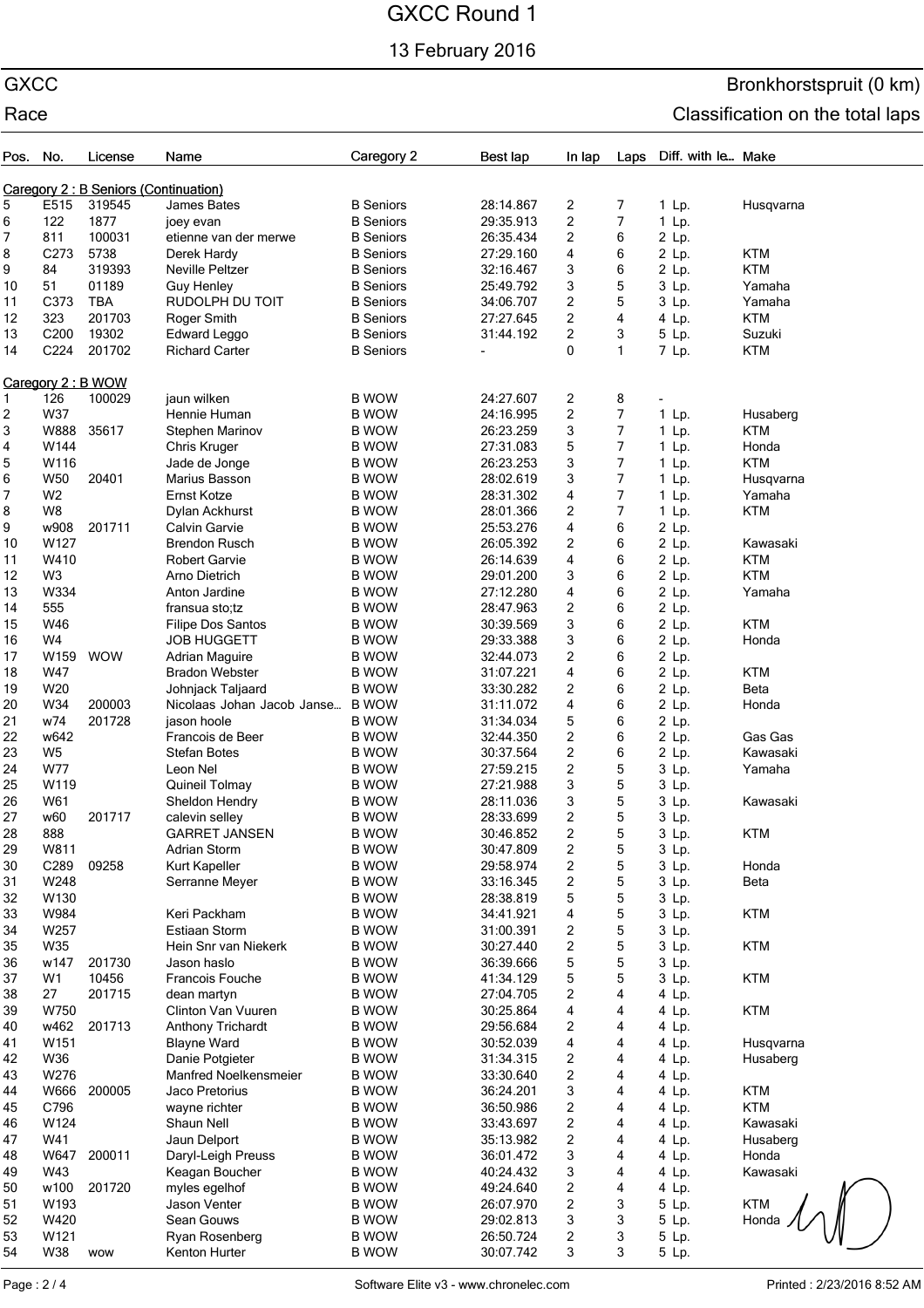13 February 2016

## GXCC Bronkhorstspruit (0 km) Race **Classification** on the total laps

| Pos.                              | No.              | License                                 | Name                                     | Caregory 2                                 | Best lap               | In lap                                | Laps                    | Diff. with le Make       |                         |
|-----------------------------------|------------------|-----------------------------------------|------------------------------------------|--------------------------------------------|------------------------|---------------------------------------|-------------------------|--------------------------|-------------------------|
| Caregory 2 : B WOW (Continuation) |                  |                                         |                                          |                                            |                        |                                       |                         |                          |                         |
| 55                                | W128             |                                         | Connagh JV Rensburg                      | <b>B WOW</b>                               | 32:11.209              | 2                                     | 3                       | 5 Lp.                    |                         |
| 56                                | W228             | 228                                     | Pierre Morel                             | <b>B WOW</b>                               | 33:27.187              | 3                                     | 3                       | 5 Lp.                    | Gas Gas                 |
| 57                                | w122             | 201729                                  | shaune synman                            | <b>B WOW</b>                               | 32:17.514              | $\overline{\mathbf{c}}$               | 3                       | 5 Lp.                    |                         |
| 58                                | W805             |                                         | Coenie Bezuidenhout                      | <b>B WOW</b>                               | 34:44.224              | $\overline{\mathbf{c}}$               | 3                       | 5 Lp.                    |                         |
| 59<br>60                          | w48<br>w726      | 201696                                  | jhean Coetzee<br>Johan Bouwer            | <b>B WOW</b><br><b>B WOW</b>               | 45:07.819<br>30:17.892 | $\sqrt{2}$<br>$\overline{\mathbf{c}}$ | 3<br>3                  | 5 Lp.<br>5 Lp.           | Honda                   |
| 61                                | W643             | $\mathbf{1}$                            | Nico Joubert                             | <b>B</b> WOW                               | 40:15.986              | $\sqrt{2}$                            | 3                       | 5 Lp.                    | Kawasaki                |
| 62                                | W114             |                                         | Amelia de Lange                          | <b>B WOW</b>                               | 48:35.775              | 3                                     | 3                       | 5 Lp.                    | <b>KTM</b>              |
| 63                                | W916             |                                         | Charl de Lange                           | <b>B WOW</b>                               | 32:04.195              | $\overline{c}$                        | 3                       | 5 Lp.                    | <b>KTM</b>              |
| 64                                | W10              | 201624                                  | Louise Coetzee                           | <b>B</b> WOW                               | 49:58.266              | $\overline{2}$                        | 3                       | 5 Lp.                    | <b>KTM</b>              |
| 65                                | w49              | 201697                                  | armand coetzee                           | <b>B</b> WOW                               | 48:47.568              | 3                                     | 3                       | 5 Lp.                    |                         |
| 66                                | 299              | 012707                                  | Dean Mckenzie                            | <b>B WOW</b>                               | 31:46.566              | $\sqrt{2}$                            | 2                       | 6 Lp.                    | Yamaha                  |
| 67                                | W40              |                                         | <b>Gary Turner</b>                       | <b>B WOW</b>                               | 34:05.167              | $\overline{2}$                        | 2                       | 6 Lp.                    | Yamaha                  |
| 68                                | W349             | <b>WOW</b>                              | Du Toit Scheepers                        | <b>B WOW</b>                               | 36:43.778              | $\overline{\mathbf{c}}$               | $\overline{\mathbf{c}}$ | 6 Lp.                    | <b>KTM</b>              |
| 69                                | w238             | 201718                                  | chris walch                              | <b>B WOW</b>                               | 1:00:30.031            | $\overline{2}$                        | $\overline{c}$          | 6 Lp.                    |                         |
| 70                                | w64              | 201698                                  | dieter cetzee                            | <b>B WOW</b>                               | 1:26:12.902            | $\sqrt{2}$                            | 2                       | 6 Lp.                    |                         |
| 71                                | W33              |                                         | Tyla-Jon Stone Ferreira                  | <b>B WOW</b>                               | 1:08:15.942            | 2                                     | 2                       | 6 Lp.                    | <b>KTM</b>              |
| 72                                | W59              | 200009                                  | Harvey Naidoo                            | <b>B</b> WOW                               | 58:44.043              | $\overline{2}$                        | 2                       | 6 Lp.                    | <b>KTM</b>              |
| 73                                | c778             | 100030                                  | jukka holl                               | <b>B WOW</b>                               |                        | 0                                     | $\mathbf{1}$            | 7 Lp.                    |                         |
| 74                                | w181<br>W239     | 201719                                  | courtney hicks                           | <b>B WOW</b>                               |                        | 0                                     | $\mathbf{1}$            | 7 Lp.                    |                         |
| 75<br>76                          | W185             | 239                                     | Elspeth Liddell<br><b>Quintin Venter</b> | <b>B WOW</b><br><b>B</b> WOW               |                        | 0<br>0                                | $\mathbf{1}$<br>0       | 7 Lp.<br>$\overline{a}$  | Gas Gas<br>Suzuki       |
| 77                                | w111             |                                         | Shawn Johnson                            | <b>B WOW</b>                               |                        | 0                                     | 0                       | $\overline{\phantom{a}}$ | Yamaha                  |
| 78                                | w469             | 20891                                   | Hannes Kloppers                          | <b>B WOW</b>                               |                        | $\mathbf 0$                           | 0                       | $\overline{\phantom{a}}$ | <b>KTM</b>              |
| 79                                | w747             |                                         | DONALD URQUHART                          | <b>B WOW</b>                               |                        | $\mathbf 0$                           | 0                       | $\overline{\phantom{a}}$ | Yamaha                  |
| 80                                |                  |                                         | L93092650 WESTLEY BRITS                  | <b>B</b> WOW                               |                        | 0                                     | 0                       |                          |                         |
| 81                                |                  |                                         | L93092650 JAIME BRITS                    | <b>B WOW</b>                               |                        | 0                                     | 0                       |                          |                         |
|                                   |                  |                                         |                                          |                                            |                        |                                       |                         |                          |                         |
|                                   | 472              | Caregory 2: OR1 Novice (OPEN)<br>010031 | Wikus Stanworth                          |                                            |                        |                                       |                         |                          |                         |
| 1.<br>2                           | C948             | 003653                                  | Rudi Vieira                              | OR1 Novice (OPEN)<br>OR1 Novice (OPEN)     | 24:41.045<br>26:24.092 | 4<br>$\overline{c}$                   | 8<br>8                  | 18:39.467                | Husqvarna<br><b>KTM</b> |
| 3                                 | 991              | 201690                                  | <b>Matthew Coetzee</b>                   | OR1 Novice (OPEN)                          | 26:58.072              | $\overline{c}$                        | 8                       | 26:17.675                | <b>KTM</b>              |
| 4                                 | C <sub>257</sub> | 318826                                  | John-Care de Lange                       | OR1 Novice (OPEN)                          | 27:40.012              | 3                                     | 7                       | 1 Lp.                    | Honda                   |
| 5                                 | 76               | 25870                                   | Johan Lamprecht                          | OR1 Novice (OPEN)                          | 27:31.001              | $\sqrt{2}$                            | 7                       | $1$ Lp.                  | <b>KTM</b>              |
| 6                                 | C49              | 319169                                  | Markus Lourens                           | OR1 Novice (OPEN)                          | 28:33.604              | 3                                     | $\overline{7}$          | 1 Lp.                    | <b>KTM</b>              |
| 7                                 | 350              | 319828                                  | <b>JW Henning</b>                        | OR1 Novice (OPEN)                          | 26:37.483              | $\overline{\mathbf{c}}$               | $\overline{7}$          | $1$ Lp.                  | <b>KTM</b>              |
| 8                                 | C512             | 025445                                  | <b>Andries Badenhorst</b>                | OR1 Novice (OPEN)                          | 26:52.966              | $\overline{\mathbf{c}}$               | 6                       | 2 Lp.                    | <b>KTM</b>              |
| 9                                 | 339              | 319616                                  | Andre Zwart                              | OR1 Novice (OPEN)                          | 27:43.288              | $\boldsymbol{2}$                      | 6                       | 2 Lp.                    | Husqvarna               |
| 10                                | 236              | 319765                                  | Ruan Potgieter                           | OR1 Novice (OPEN)                          | 25:55.524              | 2                                     | 3                       | 5 Lp.                    | <b>KTM</b>              |
| 11                                | 83               | 319336                                  | Francois du Toit                         | OR1 Novice (OPEN)                          | 27:19.804              | 2                                     | 3                       | 5 Lp.                    | KTM                     |
| 12                                | C <sub>171</sub> | 08503                                   | Werner Van Zyl                           | OR1 Novice (OPEN)                          | 29:16.346              | $\boldsymbol{2}$                      | 3                       | 5 Lp.                    | Gas Gas                 |
| 13                                | 266              | 319521                                  | Johan Schoeman                           | OR1 Novice (OPEN)                          | 28:15.295              | $\boldsymbol{2}$                      | 2                       | 6 Lp.                    | KTM                     |
| 14                                | 189              | 319637                                  | Nico Grobler                             | OR1 Novice (OPEN)                          | 28:49.749              | $\overline{\mathbf{c}}$               | 2                       | 6 Lp.                    | <b>KTM</b>              |
| 15                                | 219              | 319830                                  | <b>Singeant Selley</b>                   | OR1 Novice (OPEN)                          | 31:13.307              | $\boldsymbol{2}$                      | $\overline{c}$          | 6 Lp.                    | Kawasaki                |
| 16<br>17                          | C132<br>71       | 318721<br>5432                          | Gwain-Aron Weiman<br>Johan Dreyer        | OR1 Novice (OPEN) -<br>OR1 Novice (OPEN) - |                        | 0<br>0                                | 1<br>0                  | 7 Lp.<br>÷,              | Yamaha<br><b>KTM</b>    |
|                                   |                  |                                         |                                          |                                            |                        |                                       |                         |                          |                         |
|                                   |                  | Caregory 2: OR2 Novice (250cc)          |                                          |                                            |                        |                                       |                         |                          |                         |
| 1                                 | C296             | 319749                                  | Christen Garcia                          | OR2 Novice (250cc)                         | 25:58.059              | $\overline{\mathbf{c}}$               | 8                       |                          | <b>KTM</b>              |
| 2                                 | CD <sub>14</sub> | 003761                                  | Wikus Olivier                            | OR2 Novice (250cc)<br>OR2 Novice (250cc)   | 26:48.266              | $\overline{\mathbf{c}}$               | $\overline{7}$          | 1 Lp.                    | Yamaha                  |
| 3<br>4                            | 152<br>C750      | 319742                                  | Emil Moerman<br>Keagan Waite             | OR2 Novice (250cc)                         | 26:54.001<br>28:30.485 | $\overline{\mathbf{c}}$<br>5          | 7<br>7                  | $1$ Lp.<br>$1$ Lp.       | <b>KTM</b>              |
| 5                                 | 204              | 319838                                  | JC Jooste                                | OR2 Novice (250cc)                         | 27:04.146              | $\boldsymbol{2}$                      | $\overline{7}$          | 1 Lp.                    | <b>KTM</b>              |
| 6                                 | 137              | 318845                                  | SJ Bester                                | OR2 Novice (250cc)                         | 25:24.889              | 3                                     | 6                       | 2 Lp.                    | <b>KTM</b>              |
| 7                                 | C331             | 319777                                  | Jonathan Edwards                         | OR2 Novice (250cc)                         | 30:13.418              | $\overline{\mathbf{c}}$               | 6                       | 2 Lp.                    | <b>KTM</b>              |
| 8                                 | c308             | 318916                                  | <b>Vincent De Villiers</b>               | OR2 Novice (250cc)                         | 29:06.551              | $\overline{\mathbf{4}}$               | 5                       | 3 Lp.                    | <b>KTM</b>              |
| 9                                 | 731              | 319627                                  | Dalyn Jenkins                            | OR2 Novice (250cc)                         | 30:13.774              | $\boldsymbol{2}$                      | 5                       | 3 Lp.                    | Husaberg                |
| 10                                | C168             | 319587                                  | Devin Ryan                               | OR2 Novice (250cc)                         | 28:45.239              | $\overline{2}$                        | 5                       | 3 Lp.                    | <b>KTM</b>              |
| Caregory 2: OR3 Novice (200cc)    |                  |                                         |                                          |                                            |                        |                                       |                         |                          |                         |
| $\mathbf{1}$                      | 175              | 23611                                   | Riaan Prinsloo                           | OR3 Novice (200cc)                         | 25:38.392              | 4                                     | 8                       |                          | Yamaha                  |
| 2                                 | 66               |                                         | Jono Van Wyk                             | OR3 Novice (200cc)                         | 24:44.084              | 2                                     | $\boldsymbol{7}$        | 1 Lp.                    |                         |
| 3                                 | CC <sub>2</sub>  | 014872                                  | Pierre Smit                              | OR3 Novice (200cc)                         | 26:44.584              | 4                                     | 7                       | $1$ Lp.                  | Yamaha                  |
| 4                                 | C771             | 012267                                  | Dimitri Dandoulakis                      | OR3 Novice (200cc)                         | 26:01.319              | 5                                     | $\overline{7}$          | $1$ Lp.                  | <b>KTM</b>              |
| 5                                 | 85               | 001223                                  | Marik Kotze                              | OR3 Novice (200cc)                         | 28:33.198              | 3                                     | $\overline{7}$          | $1$ Lp.                  | <b>KTM</b>              |
| 6                                 | 195              | 32742                                   | <b>Gerhard Pretorius</b>                 | OR3 Novice (200cc)                         | 26:28.325              | $\overline{2}$                        | 6                       | 2 Lp.                    | Yamaha                  |